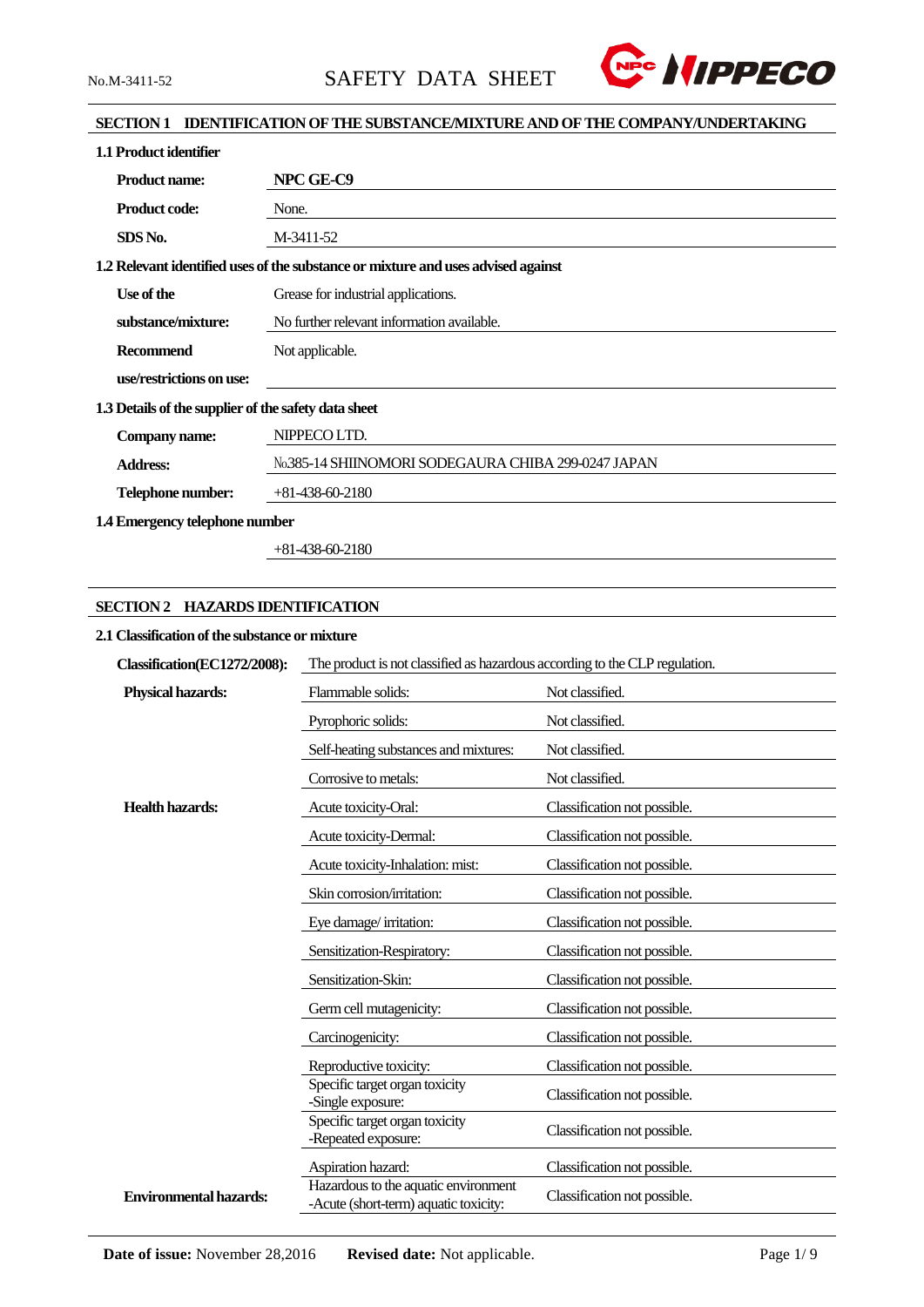

|                                            | Hazardous to the aquatic environment<br>Classification not possible.<br>-Chronic (long term) aquatic toxicity: |  |  |  |  |  |
|--------------------------------------------|----------------------------------------------------------------------------------------------------------------|--|--|--|--|--|
|                                            | The hazards without the above mention are "Not applicable" or "Classification not possible".                   |  |  |  |  |  |
| Classification(OSHA HCS 29 CFR 1910.1200): |                                                                                                                |  |  |  |  |  |
|                                            | The product is not classified as hazardous according to OSHA GHS regulations within the                        |  |  |  |  |  |
|                                            | <b>United States.</b>                                                                                          |  |  |  |  |  |
| <b>2.2 Label elements</b>                  |                                                                                                                |  |  |  |  |  |
| Hazard pictogram(s):                       | No pictogram.                                                                                                  |  |  |  |  |  |
| Signal word:                               | No signal word.                                                                                                |  |  |  |  |  |
| Hazard statement(s):                       | No hazard statement.                                                                                           |  |  |  |  |  |
| Precautionary statement(s):                |                                                                                                                |  |  |  |  |  |
| <b>Prevention:</b>                         | Not required.                                                                                                  |  |  |  |  |  |
| <b>Response:</b>                           | Not required.                                                                                                  |  |  |  |  |  |
| <b>Storage:</b>                            | Not required.                                                                                                  |  |  |  |  |  |
| Disposal:                                  | Not required.                                                                                                  |  |  |  |  |  |
| 2.3 Other hazards                          |                                                                                                                |  |  |  |  |  |
| Other hazards which do                     | Combustibility. Keep away from ignition sources such as heat/sparks/open flames.                               |  |  |  |  |  |
| not result in classification:              | Vapors from this product at high temperatures (above $150^{\circ}$ C) may irritate respiratory passages.       |  |  |  |  |  |
|                                            | Inhalation of decomposition products of this material may cause polymer fume fever, a                          |  |  |  |  |  |
|                                            | temporary flu-like illness accompanied by fever, chills, and sometimes cough, of                               |  |  |  |  |  |
|                                            | approximately 24 hours duration.                                                                               |  |  |  |  |  |

#### **SECTION 3 COMPOSITION/INFORMATION ON INGREDIENTS**

**Substance/mixture** Mixture

| Ingredient(s):       |              |              |           |              |               |                 |                     |             |
|----------------------|--------------|--------------|-----------|--------------|---------------|-----------------|---------------------|-------------|
| Chemical name        | CAS#         | EC#          | Wt%       | EU           | EU            | <b>USA</b>      | <b>ACGIH</b>        | EU          |
| / generic name       |              |              |           | Hazard class | Category code | <b>OSHA PEL</b> | <b>TLV</b>          | <b>ILV</b>  |
| Synthetic silicone   | Confidential | Confidential | $60 - 70$ | None         | None          | Not established | Not established     | Not         |
| base oil             |              |              |           |              |               |                 |                     | established |
| Synthetic            | Confidential | Confidential | $5 - 15$  | None         | None          | Not established | Not established     | Not.        |
| hydrocarbon base oil |              |              |           |              |               |                 |                     | established |
| Lithium soap         | 4485-12-5    | 224-772-5    | $5 - 15$  | None         | None          | Not established | 10mg/m <sup>3</sup> | Not         |
| thickener (Lithium   |              |              |           |              |               |                 | (TWA:as             | established |
| stearate)            |              |              |           |              |               |                 | stearates)          |             |
| Additive (Poly tetra | Confidential | Confidential | $10 - 20$ | None         | None          | Not established | Not established     | Not         |
| fluoro ethylene)     |              |              |           |              |               |                 |                     | established |

#### **Carcinogen:**

**Chemical name:** None. **CAS#: Reference:**

No component of this product is listed as a human carcinogen or a potential carcinogen in IARC Monographs, U.S. NTP, OSHA regulation, and Annex Ⅵ of Regulation (EC) 1272/2008.

#### **PBT substance and vPvB substance:**

**Chemical name:** None. **CAS#: Category:**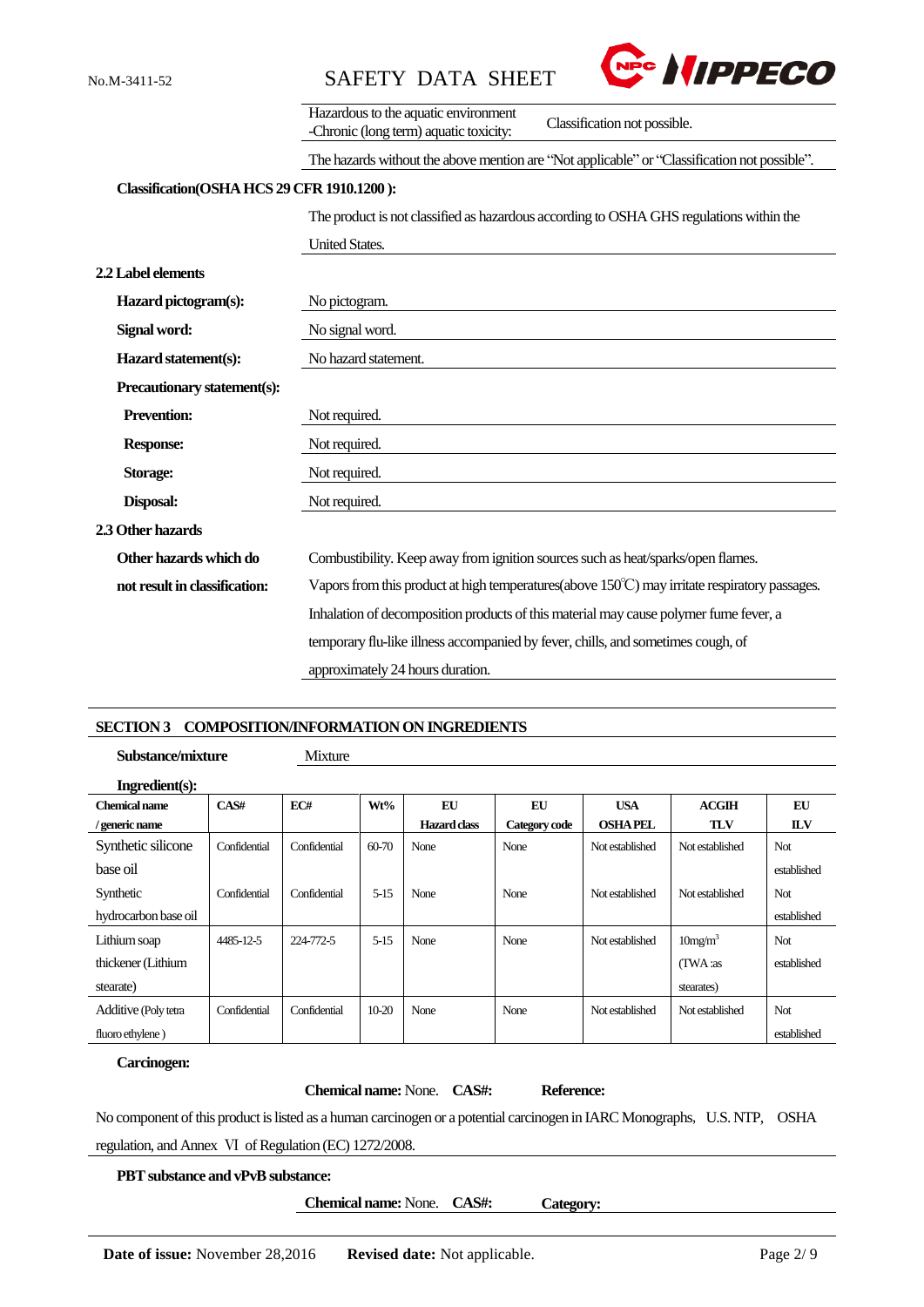

#### No component of this product is a PBT or vPvB substance under Regulation (EC)1907/2006.

A statement that the specific chemical identity(ies) and/or exact percentage(s) of composition has been withheld as a trade secret.

# **SECTION 4 FIRST AID MEASURES**

| <b>4.1 Description of first aid measures</b>                                   |                                                                                        |  |  |
|--------------------------------------------------------------------------------|----------------------------------------------------------------------------------------|--|--|
| <b>Inhalation:</b>                                                             | Remove exposed person to fresh air if adverse effects are observed.                    |  |  |
| Skin:                                                                          | Wash with soap and water. Get medical attention if irritation develops.                |  |  |
| Eye:                                                                           | Flush immediately with water for at least 15 minutes. Get immediate medical attention. |  |  |
| <b>Ingestion:</b>                                                              | Do not make person vomit unless directed to do so by medical personnel.                |  |  |
| <b>Protection of first-aiders:</b>                                             | No action shall be taken involving any personal risk or without suitable training.     |  |  |
| 4.2 Most important symptoms and effects, both acute and delayed                |                                                                                        |  |  |
|                                                                                | See SECTION 11 for more detailed information on health effects and symptoms.           |  |  |
| 4.3 Indication of any immediate medical attention and special treatment needed |                                                                                        |  |  |
| Notes to physician:                                                            | Treatment should in general be symptomatic and directed to relieving any effects.      |  |  |

#### **SECTION 5 FIRE FIGHTING MEASURES**

| 5.1 Extinguishing media                                   |                                                                                                    |
|-----------------------------------------------------------|----------------------------------------------------------------------------------------------------|
| Suitable extinguishing media:                             | Use water fog, foam, dry chemical or carbon dioxide to extinguish flames.                          |
| <b>Unsuitable extinguishing</b>                           | DO NOT use forcible water. See Section 11 for more detailed information on health effects and      |
| media:                                                    | symptoms.                                                                                          |
| 5.2 Special hazards arising from the substance or mixture |                                                                                                    |
| Hazards from the substance                                | In a fire or if heated, a pressure increase will occur and the container may burst.                |
| or mixture:                                               | Formation of toxic gases is possible during heating or in case of fire.                            |
| <b>Hazardous combustion</b>                               | Combustion products may include the following:                                                     |
| products:                                                 | Carbon oxides (CO, CO <sub>2</sub> ), SiO <sub>2</sub> , HF, COF <sub>2</sub> .                    |
|                                                           | Decomposition at flame temperatures may form toxic fluorine compounds. Avoid breathing             |
|                                                           | decomposition products.                                                                            |
| 5.3 Advice for firefighters                               |                                                                                                    |
| <b>Special precautions for</b>                            | Promptly isolate the scene by removing all persons from the vicinity of the incident if there is a |
| fire-fighters:                                            | fire. No action shall be taken involving any personal risk or without suitable training.           |
| Special protective equipment                              | Fire-fighters should wear appropriate protective equipment and self-contained breathing            |
| for fire-fighters:                                        | apparatus with a full face-piece operated in positive pressure mode.                               |

# **SECTION 6 ACCIDENTAL RELEASE MEASURES**

# **6.1Personal precautions, protective equipment and emergency procedures For non-emergency personnel:** Eliminate all ignition sources. Evacuate surrounding areas.  **For emergency responders:** Particular danger of slipping on leaked/spilled product. **6.2 Environmental precautions**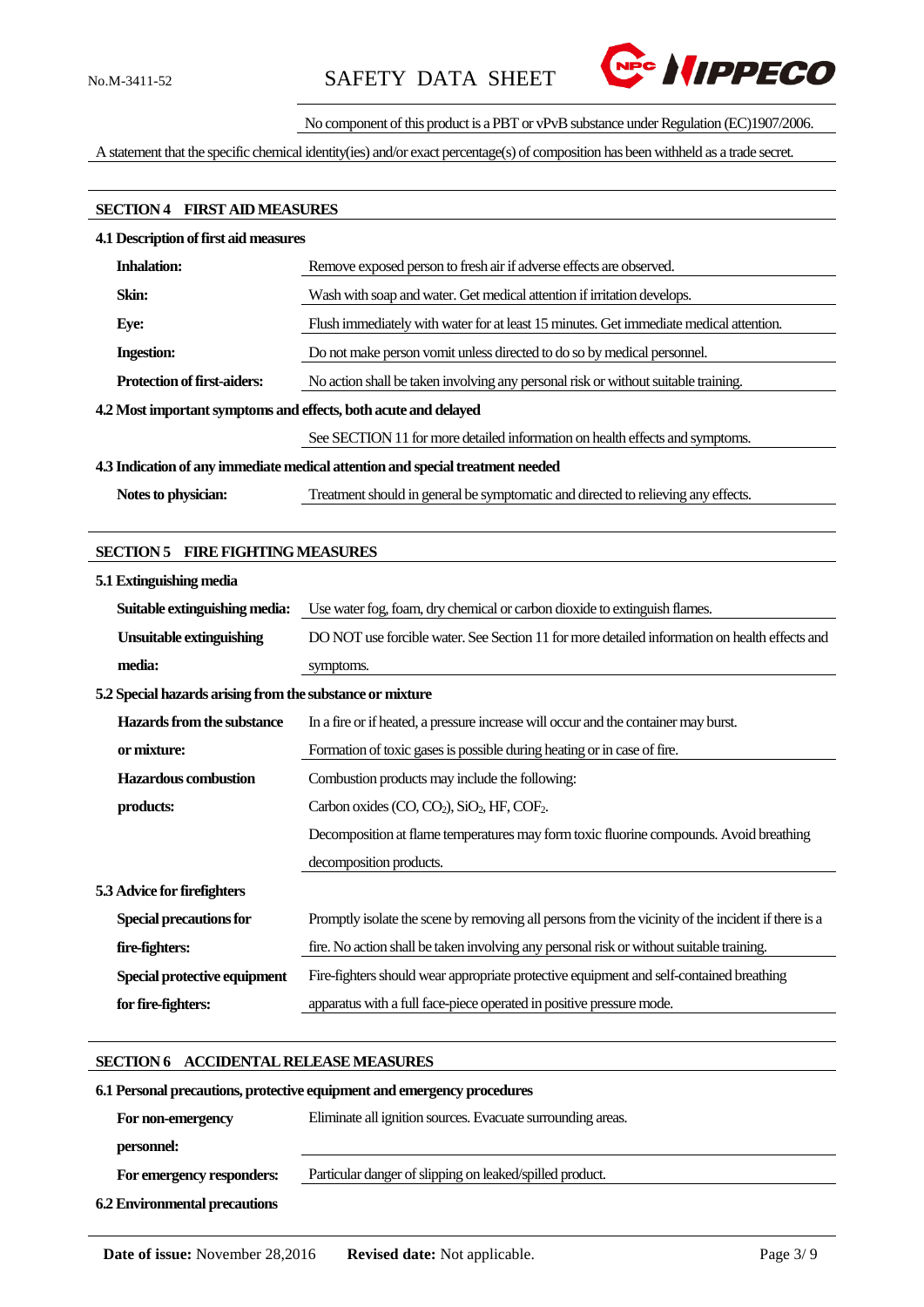

Should be prevented from contaminating soil or from entering sewage and drainage systems

and bodies of water.

| 6.3 Methods and material for containment and cleaning up |                                                                                                    |
|----------------------------------------------------------|----------------------------------------------------------------------------------------------------|
| Small spill:                                             | Move containers from spill area. Absorb with an inert material and place in an appropriate         |
|                                                          | waste disposal container. Dispose of via a licensed waste disposal contractor.                     |
| Large spill:                                             | Move containers from spill area. Prevent entry into sewers, water courses, basements or            |
|                                                          | confined areas. Contain and collect spillage with non-combustible, absorbent material e.g. sand,   |
|                                                          | earth, vermiculite or diatomaceous earth and place in container for disposal according to local    |
|                                                          | regulations. Suction or scoop the spill into appropriate disposal or recycling vessels, then cover |
|                                                          | spill area with oil absorbent. Dispose of via a licensed waste disposal contractor.                |
| 6.4 Reference to other sections                          |                                                                                                    |
|                                                          | See SECTION 7 for information on safe handling.                                                    |
|                                                          | See SECTION 8 for information on personal protection equipment.                                    |
|                                                          | See SECTION 13 for disposal information.                                                           |

#### **SECTION 7 HANDLING AND STORAGE**

| 7.1 Precautions for safe handling |                                                                                                 |  |  |  |
|-----------------------------------|-------------------------------------------------------------------------------------------------|--|--|--|
| <b>Protective measures:</b>       | Put on appropriate personal protective equipment (see SECTION8).                                |  |  |  |
| Advice on general                 | Workers should wash hands and face before eating, drinking and smoking.<br>Avoid contact        |  |  |  |
| occupational hygiene:             | with eyes, skin and clothing. Avoid breathing vapor or mist. Keep in the original container or  |  |  |  |
|                                   | an approved alternative made from a compatible material, kept tightly closed when not in use.   |  |  |  |
|                                   | Empty containers retain product residue and can be hazardous. Do not reuse container.           |  |  |  |
|                                   | 7.2 Conditions for safe storage, including any incompatibilities                                |  |  |  |
|                                   | Store in accordance with local regulations. Store in a dry, cool and well-ventilated area, away |  |  |  |
|                                   | from incompatible materials (see SECTION 10). Keep away from heat and direct sunlight.          |  |  |  |
|                                   | Keep container tightly closed and sealed until ready for use. Containers that have been opened  |  |  |  |
|                                   | must be carefully resealed and kept upright to prevent leakage. Store and use only in           |  |  |  |
|                                   | equipment/containers designed for use with this product. Do not store in unlabeled containers.  |  |  |  |
| Not suitable:                     | Prolonged exposure to elevated temperature.                                                     |  |  |  |
| <b>7.3 Specific end use(s)</b>    |                                                                                                 |  |  |  |
|                                   | No further relevant information available.                                                      |  |  |  |

#### **SECTION 8 EXPOSURE CONTROLS / PERSONAL PROTECTION**

#### **8.1 Control parameters**

No exposure limit value known on the product itself. OHSA PEL: Not established ACGIH TLV: Not established NIOSH REL: Not established EU ILV: Not established

#### **8.2 Exposure controls**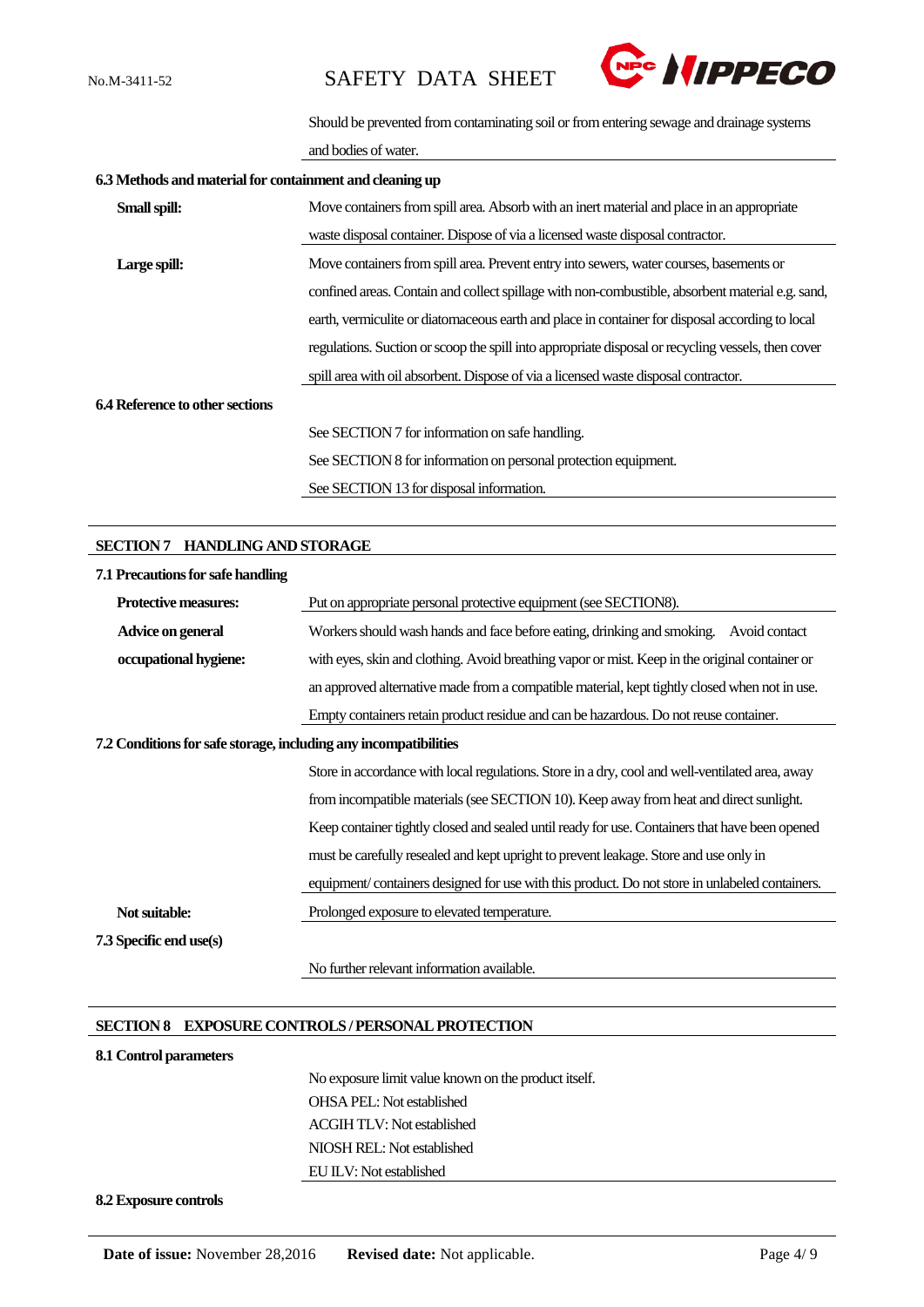

| Appropriate engineering<br>controls:                                  | When mist is generated, the limited part should be ventilated.<br>A washing facility/water for eye and skin cleaning purposes should be present. |                                                                                        |                                   |                                                    |
|-----------------------------------------------------------------------|--------------------------------------------------------------------------------------------------------------------------------------------------|----------------------------------------------------------------------------------------|-----------------------------------|----------------------------------------------------|
| Individual protection measures, such as personal protective equipment |                                                                                                                                                  |                                                                                        |                                   |                                                    |
| <b>Eye/face protection:</b>                                           | ⊠                                                                                                                                                | <b>Required</b>                                                                        | Not required<br>ப                 | Wear safety glasses with side shields.             |
| Skin(hand/other) protection:                                          | ⊠                                                                                                                                                | <b>Required</b><br>To prevent contact, wear impervious clothing<br>$\Box$ Not required |                                   |                                                    |
|                                                                       |                                                                                                                                                  |                                                                                        |                                   | such as gloves, apron.                             |
| <b>Respiratory protection:</b>                                        |                                                                                                                                                  | <b>Required</b>                                                                        | $\boxtimes$ Not required          | No special respiratory protection equipment is     |
|                                                                       |                                                                                                                                                  |                                                                                        |                                   | required under normal conditions of use with       |
|                                                                       |                                                                                                                                                  |                                                                                        |                                   | adequate ventilation.                              |
|                                                                       |                                                                                                                                                  |                                                                                        |                                   | In case of insufficient ventilation, wear suitable |
|                                                                       |                                                                                                                                                  |                                                                                        |                                   | respiratory equipment.                             |
| Thermal hazards:                                                      |                                                                                                                                                  | <b>Required</b>                                                                        | $\boxtimes$ Not required          | Not normally required.                             |
| <b>Environmental exposure</b>                                         |                                                                                                                                                  |                                                                                        | Avoid release to the environment. |                                                    |
| controls:                                                             |                                                                                                                                                  |                                                                                        |                                   |                                                    |

#### **SECTION 9 PHYSICAL AND CHEMICAL PROPERTIES**

#### **9.1 Information on basic physical and chemical properties**

| Appearance:                        | Smooth, orange, semi-solid.   |
|------------------------------------|-------------------------------|
| Odor:                              | Odorless.                     |
| <b>Odor threshold:</b>             | Not determined.               |
| pH:                                | Not determined.               |
| Melting point/freezing             | Not determined.               |
| point(°C):                         |                               |
| <b>Initial boiling point and</b>   | Undetermined.                 |
| boiling range (°C):                |                               |
| Flash point(°C):                   | $>200$ (SETA)                 |
| <b>Evaporation rate:</b>           | Not determined.               |
| <b>Upper/lower flammability or</b> | Not determined.               |
| explosive limits:                  |                               |
| Vapor pressure:                    | Not determined.               |
| <b>Relative density:</b>           | Not determined.               |
| Density/specific gravity:          | Ca. $1.0(25^{\circ}\text{C})$ |
| Solubility(ies):                   | Negligible (in water).        |
| Partition coefficient: n-          | Not determined.               |
| octanol/water:                     |                               |
| Auto-ignition                      | Not determined.               |
| temperature(°C):                   |                               |
| <b>Decomposition</b>               | Not determined.               |
| temperature(°C):                   |                               |
| <b>Viscosity</b> (m Pa s):         | Not determined.               |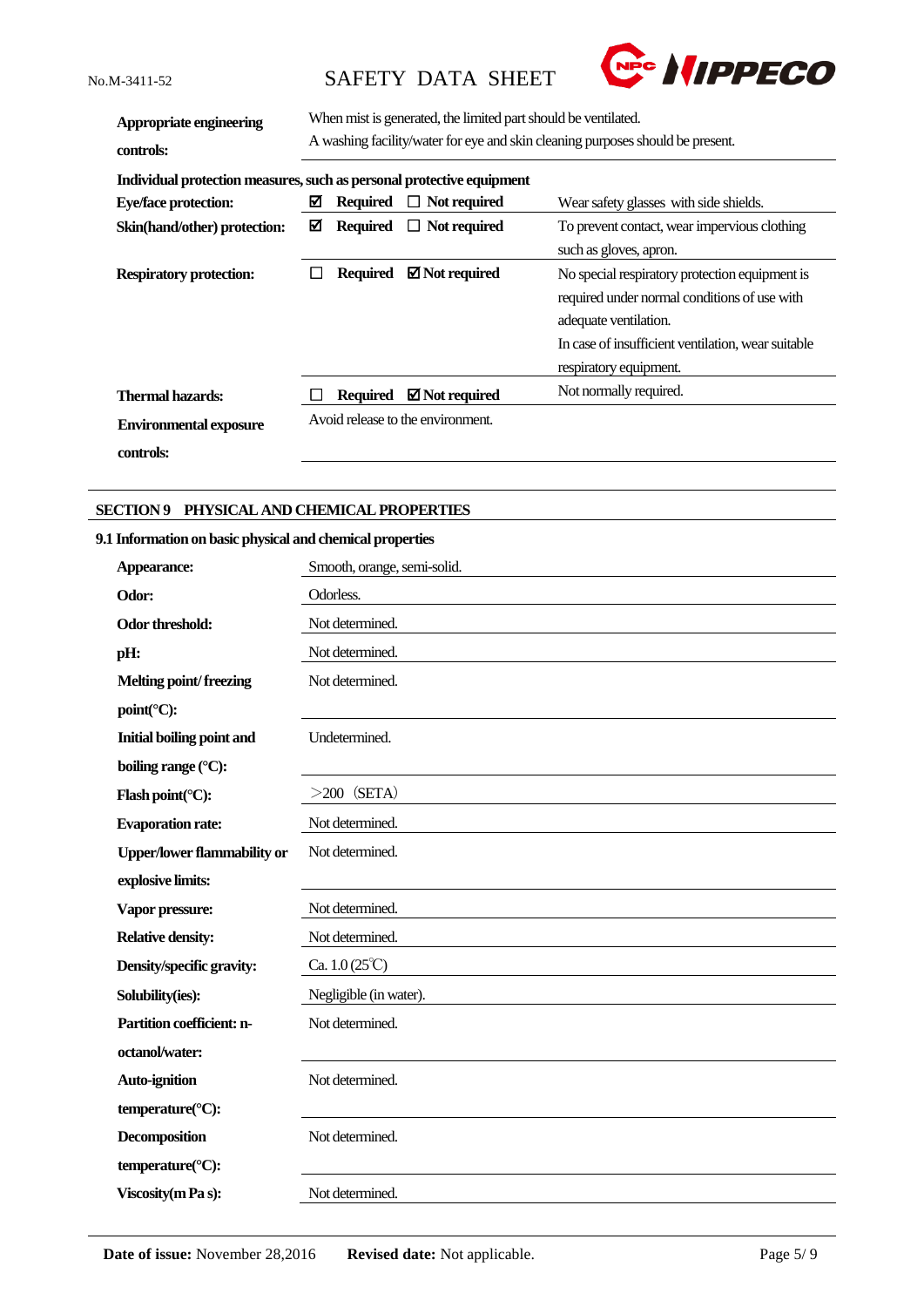

**Explosive properties:** Not determined.

**Oxidizing properties:** Not determined.

**9.2 Other information** .

No further relevant information available.

| <b>SECTION 10 STABILITY AND REACTIVITY</b>                               |                                                                                           |  |  |  |  |
|--------------------------------------------------------------------------|-------------------------------------------------------------------------------------------|--|--|--|--|
| 10.1 Reactivity                                                          | No specific test data available for this product.                                         |  |  |  |  |
| 10.2 Chemical stability                                                  | $\boxtimes$ Stable<br>$\Box$ Unstable                                                     |  |  |  |  |
| 10.3 Possibility of hazardous reactions                                  |                                                                                           |  |  |  |  |
|                                                                          | May Occur $\boxtimes$ Will not occur                                                      |  |  |  |  |
| 10.4 Conditions to avoid                                                 | Heat, sparks, flames, and other ignition sources.                                         |  |  |  |  |
| 10.5 Incompatible materials                                              | Acids. Oxidizing agents such as $H_2O_2$ , permanganates and perchlorates.                |  |  |  |  |
|                                                                          | Halogens and halogenated compounds.                                                       |  |  |  |  |
| 10.6 Hazardous decomposition products                                    |                                                                                           |  |  |  |  |
|                                                                          | Carbon oxides $(CO, CO2)$ , SiO <sub>2</sub> , HF, COF <sub>2</sub> .                     |  |  |  |  |
|                                                                          |                                                                                           |  |  |  |  |
| <b>SECTION 11</b>                                                        | <b>TOXICOLOGICAL INFORMATION</b>                                                          |  |  |  |  |
| 11.1 Information on toxicological effects                                |                                                                                           |  |  |  |  |
| Likely routes of exposure:                                               | Eye contact, skin, ingestion.                                                             |  |  |  |  |
|                                                                          | Symptoms related to the physical, chemical, and toxicological characteristics:            |  |  |  |  |
|                                                                          | See SECTION 4 for skin contact, eye contact, and ingestion.                               |  |  |  |  |
|                                                                          | Delayed and immediate effects and also chronic effects from short and long term exposure: |  |  |  |  |
|                                                                          | Not applicable.                                                                           |  |  |  |  |
| Numerous measures of toxicity:                                           |                                                                                           |  |  |  |  |
|                                                                          | Not applicable.                                                                           |  |  |  |  |
| <b>Acute toxicity:</b>                                                   | Oral rats $LD50$ : $> 5000$ mg/kg, (Base oil).                                            |  |  |  |  |
|                                                                          | Dermal rats LD50: No data available                                                       |  |  |  |  |
|                                                                          | Inhalation (vapor): No data available.                                                    |  |  |  |  |
|                                                                          | Inhalation (mist): No data available.                                                     |  |  |  |  |
| Skin corrosion/irritation:                                               | No known significant effects or critical hazards.                                         |  |  |  |  |
| Serious eye damage/irritation:                                           | No known significant effects or critical hazards.                                         |  |  |  |  |
| <b>Sensitization-Respiratory:</b>                                        | No known significant effects or critical hazards.                                         |  |  |  |  |
| Sensitization-Skin:                                                      | No known significant effects or critical hazards.                                         |  |  |  |  |
| Germ cell mutagenicity:                                                  | No known significant effects or critical hazards.                                         |  |  |  |  |
| <b>Carcinogenicity:</b>                                                  | Base oil, Thickener, Additives: Not listed by IARC, OSHA, NTP, EU and ACGIH.              |  |  |  |  |
| <b>Toxic to reproduction:</b>                                            | No known significant effects or critical hazards.                                         |  |  |  |  |
| Specific target organ systemic<br>toxicity following single<br>exposure: | No known significant effects or critical hazards.                                         |  |  |  |  |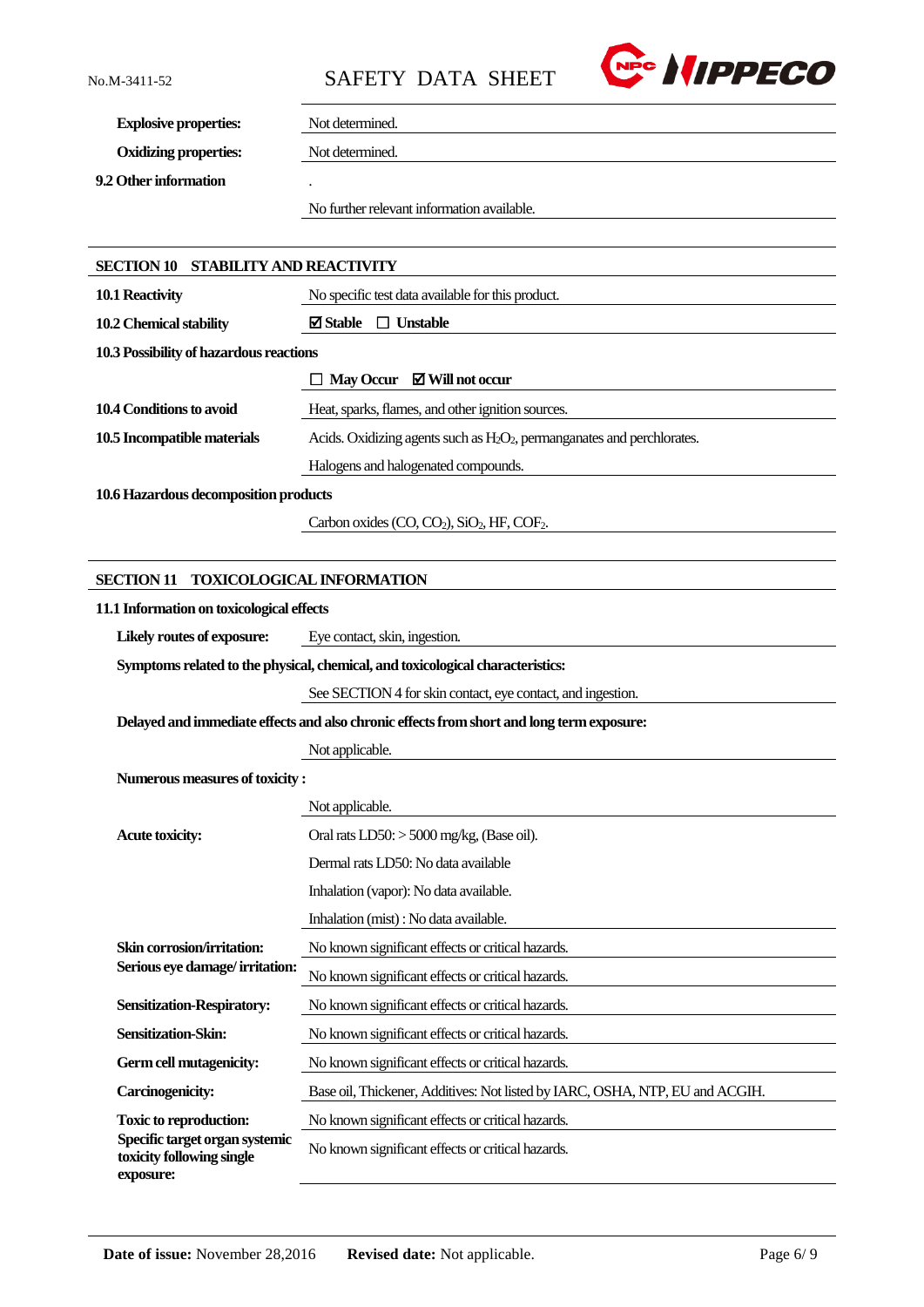

| Specific target organ systemic<br>toxicity following repeated<br>exposure: | No known significant effects or critical hazards.                                                 |
|----------------------------------------------------------------------------|---------------------------------------------------------------------------------------------------|
| <b>Aspiration hazard:</b>                                                  | No known significant effects or critical hazards.                                                 |
|                                                                            | Vapors (formal dehyde may release) from this product at high temperatures (above $150^{\circ}$ C) |
|                                                                            | may irritate respiratory passages. So, use adequate ventilation when this product is heated       |
| <b>Other information:</b>                                                  | at approximately $150^{\circ}$ and above in the presence of air.                                  |

### **SECTION 12 ECOLOGICAL INFORMATION**

| 12.1 Toxicity                           |                                                   |
|-----------------------------------------|---------------------------------------------------|
| <b>Aquatic:</b>                         | No further relevant information available.        |
| Terrestrial:                            | No further relevant information available.        |
| 12.2 Persistence and degradability      |                                                   |
|                                         | No specific test data available for this product. |
| 12.3 Bioaccumulative potential          | No further relevant information available.        |
| 12.4 Mobility in soil                   | No further relevant information available.        |
| 12.5 Results of PBT and vPvB assessment |                                                   |
|                                         | Not applicable.                                   |
| 12.6 Other adverse effects              | No additional information available.              |

### **SECTION 13 DISPOSAL CONSIDERATIONS**

### **13.1Waste treatment methods**

| <b>Product and packaging:</b> | Place contaminated materials in disposable containers and dispose of in a manner consistent |
|-------------------------------|---------------------------------------------------------------------------------------------|
|                               | with applicable regulations. Contact local environmental or health authorities for approved |
|                               | disposal of this material.                                                                  |

| <b>SECTION 14 TRANSPORT INFORMATION</b>                                       |                                |  |
|-------------------------------------------------------------------------------|--------------------------------|--|
| 14.1 UN number                                                                | Not regulated.                 |  |
| 14.2 UN proper shipping name                                                  | Not regulated.                 |  |
| 14.3 Transport hazard class(es)                                               | Not regulated.                 |  |
| 14.4 Packing group                                                            | Not regulated.                 |  |
| 14.5 Environmental hazards                                                    |                                |  |
| <b>Marine pollutant:</b>                                                      | $\Box$ Yes Chemical name (wt%) |  |
|                                                                               | ⊠No                            |  |
| 14.6 Special precautions for user                                             | Not applicable.                |  |
| 14.7 Transport in bulk according to Annex II of MARPOL 73/78 and the IBC Code |                                |  |
|                                                                               | Not applicable.                |  |

# **SECTION 15 REGULATORY INFORMATION**

**15.1 Safety, health and environmental regulations/legislation specific for the substance or mixture**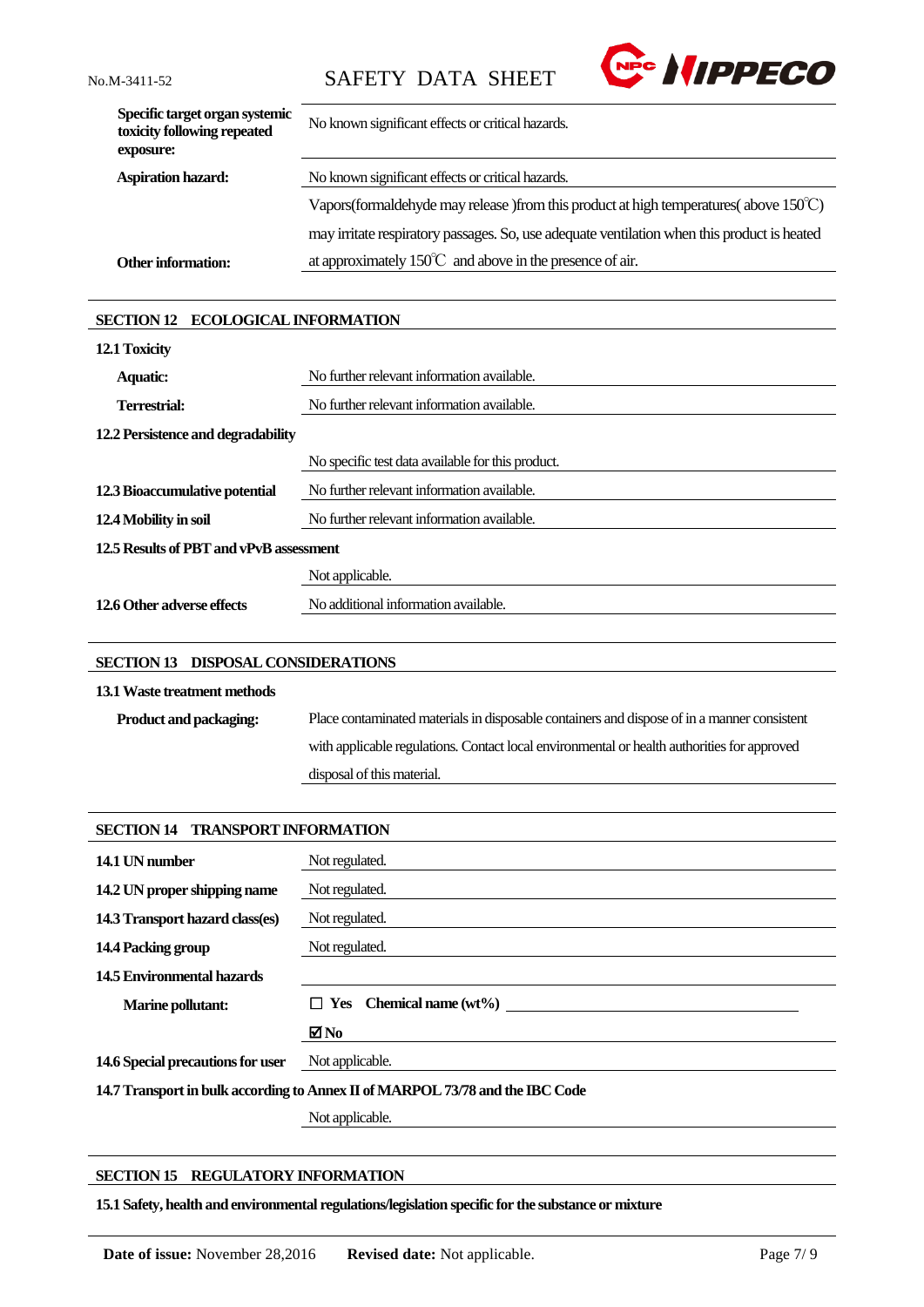

| SARA Title III § 313                       | <b>Chemical name: None.</b><br>$Wt\%$ :    |
|--------------------------------------------|--------------------------------------------|
|                                            |                                            |
| with unknown toxicity:                     |                                            |
| Percentage of ingredient(s)                | Not applicable.                            |
|                                            |                                            |
| (HNOC):                                    |                                            |
| <b>Unclassified hazards</b>                | Not applicable.                            |
|                                            |                                            |
| Precautionary statement(s):                | Not required.                              |
|                                            |                                            |
| Pictogram(s):                              | Not required.                              |
|                                            |                                            |
| Hazard statement(s):                       | Not required.                              |
|                                            |                                            |
| Signal word:                               | Not required.                              |
|                                            |                                            |
| Information on the label under OSHA HCS    |                                            |
|                                            |                                            |
|                                            | Not regulated. All ingredients are listed. |
|                                            |                                            |
| <b>TSCA</b> (Toxic substances control act) |                                            |
| <b>USA</b> information                     |                                            |
| Others:                                    | No further relevant information available. |
|                                            |                                            |
| (EU)649/2012:                              | Not regulated.                             |
| (EC)805/2004:                              | Not regulated.                             |
| (EC)1005/2009:                             | Not regulated.                             |
|                                            |                                            |
| (EC)1907/2006<br>Title VII:                | Not regulated.                             |
| Title VII:                                 | Not regulated.                             |
| (EC)1907/2006                              |                                            |
|                                            |                                            |

**- U.S. Environmental Protection Agency, 40CFR Part 372.**

**- U.S. Consumer Product Safety Commission, 16CFR Part 1500.**